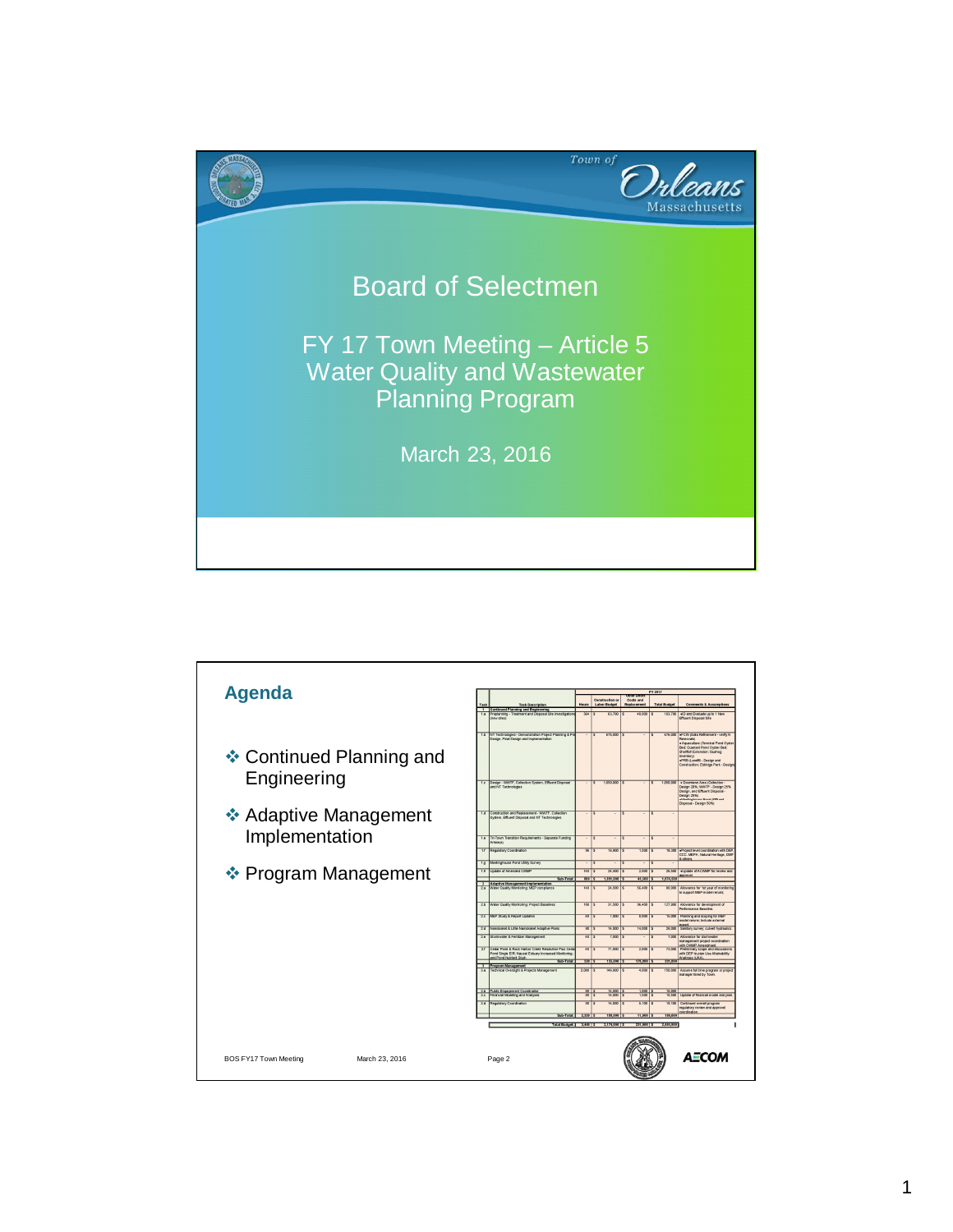|              |                                                                                                   |                  |                         |                                               |                         |                                                               | FY 2017                 |                     |                                                                                                                                                                                                                                             |
|--------------|---------------------------------------------------------------------------------------------------|------------------|-------------------------|-----------------------------------------------|-------------------------|---------------------------------------------------------------|-------------------------|---------------------|---------------------------------------------------------------------------------------------------------------------------------------------------------------------------------------------------------------------------------------------|
| Task         | <b>Task Description</b>                                                                           | Hours            |                         | <b>Construction or</b><br><b>Labor Budget</b> |                         | <b>Other Direct</b><br><b>Costs and</b><br><b>Replacement</b> |                         | <b>Total Budget</b> | <b>Comments &amp; Assumptions</b>                                                                                                                                                                                                           |
| $\mathbf{1}$ | <b>Continued Planning and Engineering</b>                                                         |                  |                         |                                               |                         |                                                               |                         |                     |                                                                                                                                                                                                                                             |
| 1.a          | Preplanning - Treatment and Disposal Site Investigations<br>(new sites)                           | 364              | s                       | 63,700                                        | \$                      | 40,000                                                        | \$                      | 103,700             | .ID and Evaluate up to 1 New<br><b>Effluent Disposal Site</b>                                                                                                                                                                               |
| 1.b          | NT Technologies - Demonstration Project Planning & Pre<br>Design, Final Design and Implementation | ٠                | s                       | 676,000                                       | $\overline{\mathbf{s}}$ | ۰                                                             | $\overline{\mathbb{S}}$ | 676,000             | .FCW (Data Refinement - verify N<br>Removals)<br>· Aquaculture (Terminal Pond Oyster)<br>Bed; Quanset Pond Oyster Bed;<br>Shellfish Extension; Quahog<br>Inventory)<br>.PRB (Landfill - Design and<br>Construction; Eldridge Park - Design) |
| 1.c          | Design - WWTF, Collection System, Effluent Disposal<br>and NT Technologies                        |                  | s                       | 1,050,000                                     | \$                      |                                                               | \$                      | 1,050,000           | · Downtown Area (Collection -<br>Design 20%; WWTF - Design 25%<br>Design, and Effluent Disposal -<br>Design 25%)<br>.Meetinghouse Pond (Effluent<br>Disposal - Design 50%)                                                                  |
| 1.d          | Construction and Replacement - WWTF, Collection<br>System, Effluent Disposal and NT Technologies  | $\overline{a}$   | $\overline{\mathsf{s}}$ |                                               | $\overline{\mathbf{s}}$ |                                                               | $\overline{\mathbb{S}}$ |                     |                                                                                                                                                                                                                                             |
| 1.e.         | Tri-Town Transition Requirements - Separate Funding<br>Article(s)                                 | ٠                | s                       | $\overline{\phantom{a}}$                      | \$                      | ٠                                                             | \$                      | ۰                   |                                                                                                                                                                                                                                             |
| 1.1          | <b>Requlatory Coordination</b>                                                                    | 96               | s                       | 16,800                                        | \$                      | 1,500                                                         | \$                      | 18,300              | .Project level coordination with DEP,<br>CCC. MEPA, Natural Heritage, DMF<br>& others.                                                                                                                                                      |
| 1.9          | Meetinghouse Pond Utility Survey                                                                  | ۰                | s                       | $\overline{a}$                                | $\overline{\mathbf{s}}$ | $\overline{a}$                                                | $\overline{\mathbb{S}}$ | $\sim$              |                                                                                                                                                                                                                                             |
| 1.h          | Update of Amended CWMP                                                                            | 140              | s                       | 24,500                                        | \$                      | 2,000                                                         | \$                      | 26,500              | .Update of ACWMP for review and<br>approval.                                                                                                                                                                                                |
|              | Sub-Total:                                                                                        | $600$ $\sqrt{5}$ |                         | $1,831,000$ \$                                |                         | 43,500                                                        | 3                       | 1,874,500           |                                                                                                                                                                                                                                             |

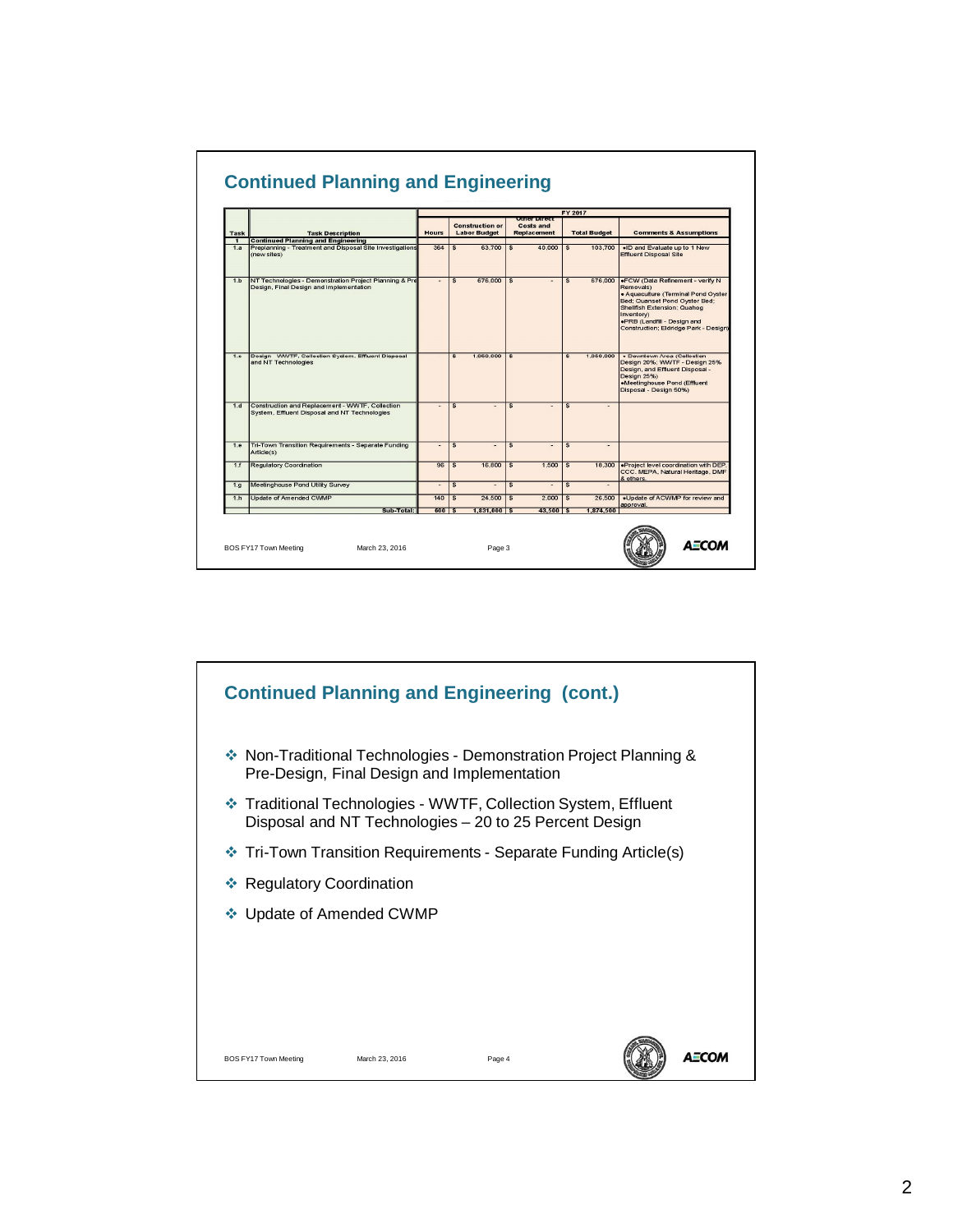

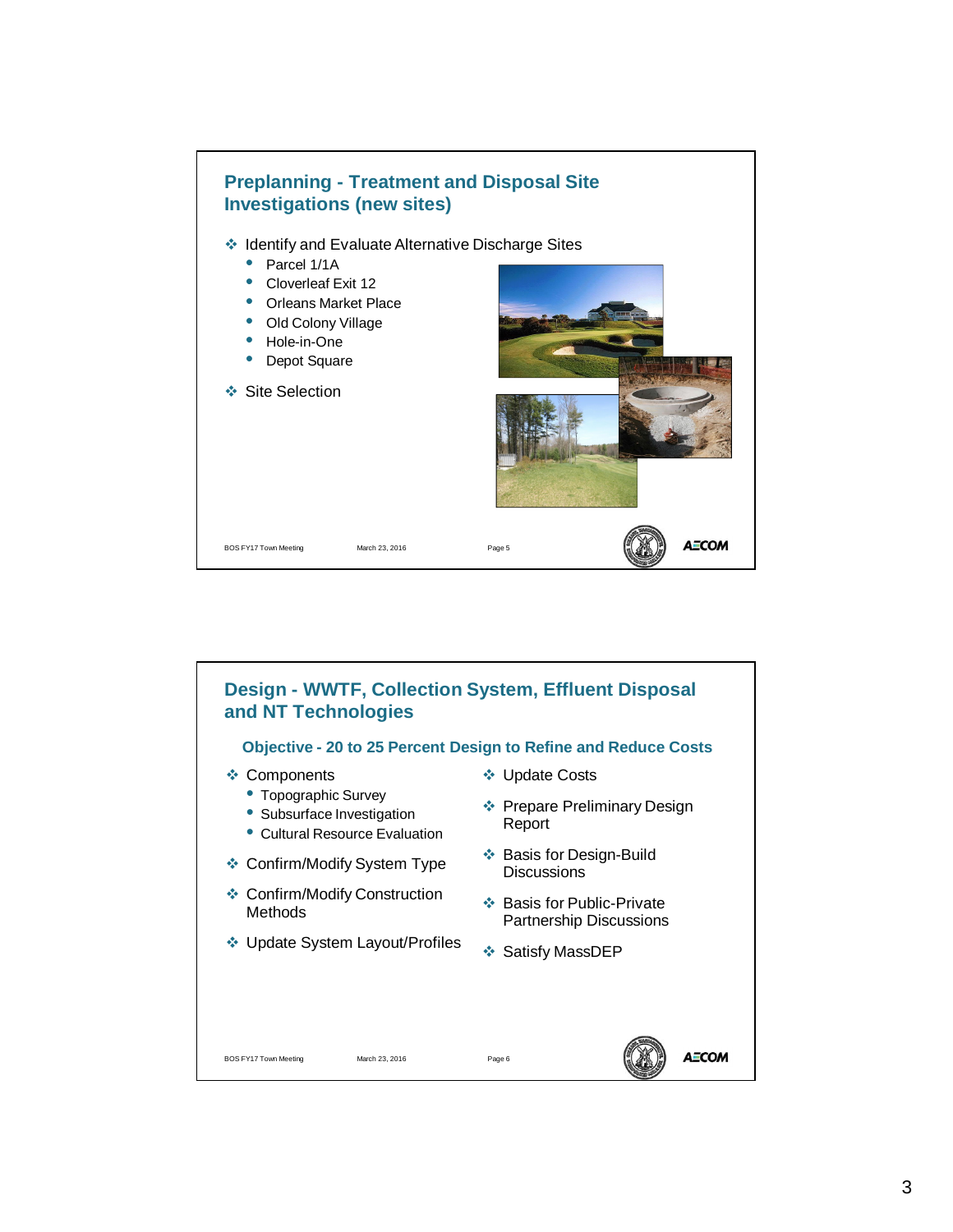

|                       |                                                                                                                                                       | FY 2017      |                                               |                                             |                                     |                                                                                            |  |  |  |
|-----------------------|-------------------------------------------------------------------------------------------------------------------------------------------------------|--------------|-----------------------------------------------|---------------------------------------------|-------------------------------------|--------------------------------------------------------------------------------------------|--|--|--|
| Task                  | <b>Task Description</b>                                                                                                                               | <b>Hours</b> | <b>Construction or</b><br><b>Labor Budget</b> | .<br><b>Costs and</b><br><b>Replacement</b> | <b>Total Budget</b>                 | <b>Comments &amp; Assumptions</b>                                                          |  |  |  |
| $\overline{2}$<br>2.a | <b>Adaptive Management Implementation</b><br>Water Quality Monitoring: MEP compliance                                                                 | 140          | 24,500<br>\$                                  | 56,400<br>\$                                | 80,900<br>\$                        | Allowance for 1st year of monitoring<br>to support MEP model reruns;                       |  |  |  |
| 2.b                   | Water Quality Monitoring: Project Baselines                                                                                                           | 180          | $\mathfrak{s}$<br>31.500                      | $\mathfrak{S}$<br>96,400                    | 127,900<br>$\mathfrak{s}$           | Allowance for development of<br>Performance Baseline.                                      |  |  |  |
| 2.c                   | <b>MEP Study &amp; Report Updates</b>                                                                                                                 | 40           | 7.000<br>S                                    | 8.000<br>$\overline{\mathbf{s}}$            | 15.000<br>$\overline{\mathfrak{s}}$ | Planning and scoping for MEP<br>model reruns; include external<br>expert                   |  |  |  |
| 2.d                   | Namskaket & Little Namskaket Adaptive Plans                                                                                                           | 80           | 14.000                                        | 14.000<br>$\overline{\mathbf{s}}$           | 28.000<br>$\overline{\mathbf{s}}$   | Sanitary survey; culvert hydraulics.                                                       |  |  |  |
| 2.e.                  | Stomwater & Fertilizer Management                                                                                                                     | 40           | 7.000<br>\$.                                  | \$                                          | 7,000<br>\$                         | Allowance for stormwater<br>management project coordination<br>with CWMP Amendment         |  |  |  |
| 2f                    | Cedar Pond & Rock Harbor Creek Resolution Plus Ceda<br>Pond Single EIR; Nauset Estuary Increased Monitoring;<br>and Pond Nutrient Study<br>Sub-Total: | 40           | 71,000<br>\$                                  | 2.000<br>\$                                 | 73,000<br>\$                        | Preliminary scope and discussions<br>with DEP to plan Use Attainability<br>Analyses (UAA). |  |  |  |
|                       | ❖ Water Quality Monitoring: MEP Compliance and Project Baselines                                                                                      |              | $520$ $\sqrt{5}$<br>$155,000$ \$              | $176,800$ \$                                | 331.800                             |                                                                                            |  |  |  |
|                       | <b>MEP Study &amp; Report Updates</b><br>❖ Namskaket & Little Namskaket Adaptive Plans                                                                |              |                                               |                                             |                                     |                                                                                            |  |  |  |
|                       | ❖ Stormwater & Fertilizer Management                                                                                                                  |              |                                               |                                             |                                     |                                                                                            |  |  |  |
| 樂                     | ❖ Cedar Pond & Rock Harbor Creek Resolution Plus Cedar Pond Single<br>EIR; Nauset Estuary Increased Monitoring; and Pond Nutrient Study               |              |                                               |                                             |                                     |                                                                                            |  |  |  |

H